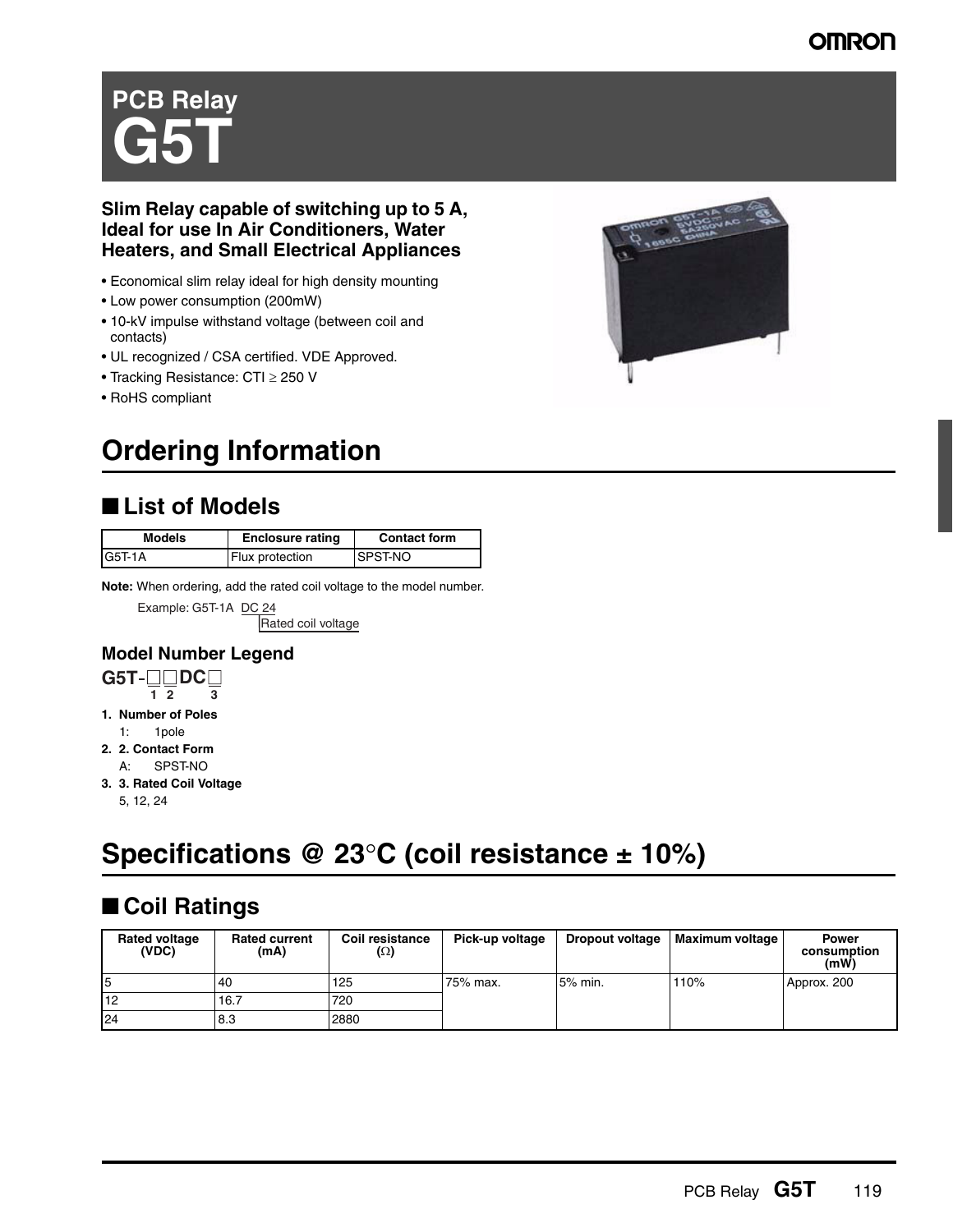### ■ **Contact Ratings**

| <b>Rated load (resistive)</b>     | 5 A at 250 VAC<br>5 A at 30 VDC |
|-----------------------------------|---------------------------------|
| <b>Rated carry current</b>        | 5 A                             |
| Max. switching voltage            | 250 VAC, 30 VDC                 |
| Max. switching current            | 5 A                             |
| <b>Max.</b> switching capacity    | 1250 VA, 150 W                  |
| <b>IMinimum Permissible Load*</b> | 10 mA at 5 VDC                  |

\*P level:  $\lambda_{60} = 0.1 \times 10^{-6}$ /operation

### ■ **Characteristics**

| <b>Contact resistance</b>         |                                       | 100 m $\Omega$ max. (measured by voltage drop method using 1 A $\omega$ 5 VDC)                                                  |
|-----------------------------------|---------------------------------------|---------------------------------------------------------------------------------------------------------------------------------|
| <b>Operate time</b>               |                                       | 10 ms max.                                                                                                                      |
| Release time                      |                                       | 10 ms max.                                                                                                                      |
| <b>Insulation resistance</b>      |                                       | 1,000 M $\Omega$ min. (at 500 VDC)                                                                                              |
| Dielectric strength               |                                       | 4,000 VAC, 50/60 Hz for 1 min. between coil and contacts<br>750 VAC, 50/60 Hz for 1 min. between contacts of same polarity      |
| Vibration resistance              | <b>Destruction</b>                    | 10 to 55 Hz, 1.5 mm double amplitude                                                                                            |
|                                   | <b>Malfunction</b>                    | 10 to 55 Hz, 1.5 mm double amplitude                                                                                            |
| <b>Shock resistance</b>           | <b>Destruction</b>                    | 1,000 m/s <sup>2</sup> (approx.100 G)                                                                                           |
|                                   | <b>Malfunction</b>                    | 100 m/s <sup>2</sup> (approx. 10 G)                                                                                             |
| <b>Service Life</b>               | Mechanical                            | 2,000,000 operations min. (at 18,000 operations/hr)                                                                             |
|                                   | <b>Electrical</b><br>(resistive load) | 100,000 operations min. (3 A at 250 VAC, 30 VDC)<br>30,000 operations min. (5 A at 250 VAC, 30 VDC)<br>(at 1,800 operations/hr) |
| Ambient operating temperature     |                                       | -40 $\degree$ C to 70 $\degree$ C (with no icing or condensation)                                                               |
| <b>Ambient operating humidity</b> |                                       | 5% to 85%                                                                                                                       |
| Weight                            |                                       | Approx. 3 g                                                                                                                     |

**Note: 1.** Data shown above are of initial value.

**2.** Please avoid ultrasonic cleaning this relay.

## ■ **Approvals**

### UL Recognized  $\bullet$  (File No. E41515) / CSA Certified  $\circled{F}$  (File No. 1527954) - - Ambient Temp. = 40°C

| Model  | Coil rating | <b>Contact rating</b>                                                           |
|--------|-------------|---------------------------------------------------------------------------------|
| G5T-1A | 12, 24 VDC  | 5 A, 250 VAC (resistive), 6,000 cycles<br>5 A, 30 VDC (resistive), 6,000 cycles |

### **VDE0435 (EN61810-1)**

| Model   | Coil rating  | <b>Contact rating</b>                                                                                                                                            |
|---------|--------------|------------------------------------------------------------------------------------------------------------------------------------------------------------------|
| IG5T-1A | 5.12, 24 VDC | $ 5 A$ , 250 VAC (cos $\phi = 1$ ) 10,000 cycles<br>$ 5 A$ , 30 VDC (L/R = 0 ms) 10,000 cycles<br>$ 3 A, 250 \text{ VAC} (\cos \phi = 1) 100,000 \text{ cycles}$ |

#### **CQC (license No. 04001010419)**

| Model   | Coil rating  | Contact rating                                                                |
|---------|--------------|-------------------------------------------------------------------------------|
| IG5T-1A | 5.12, 24 VDC | 5 A, 250 VAC resistive, 10,000 cycles<br>5 A, 30 VAC resistive, 10,000 cycles |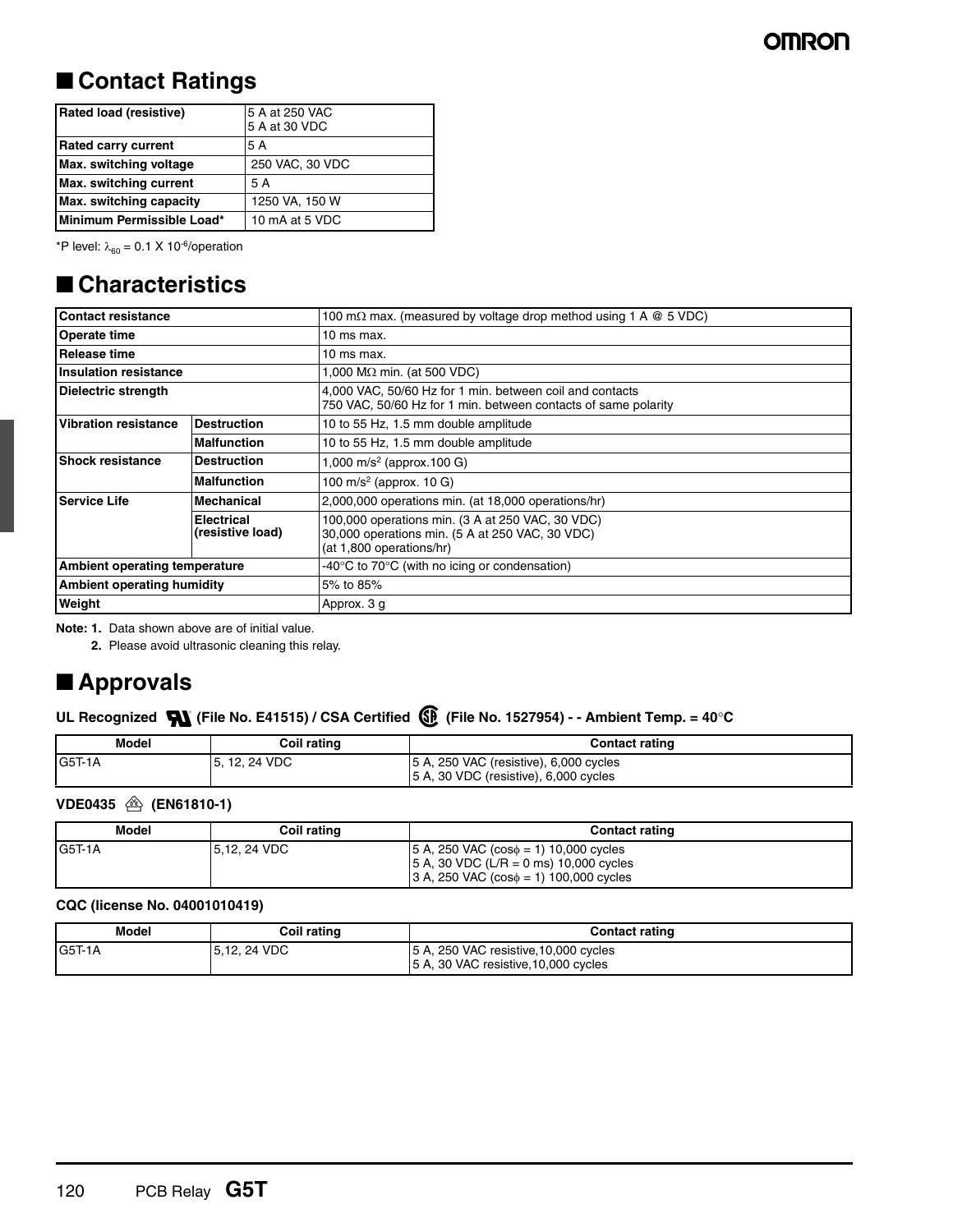# **Dimensions**

**Note:** All units are in millimeters unless otherwise indicated.

### **G5T-1A**

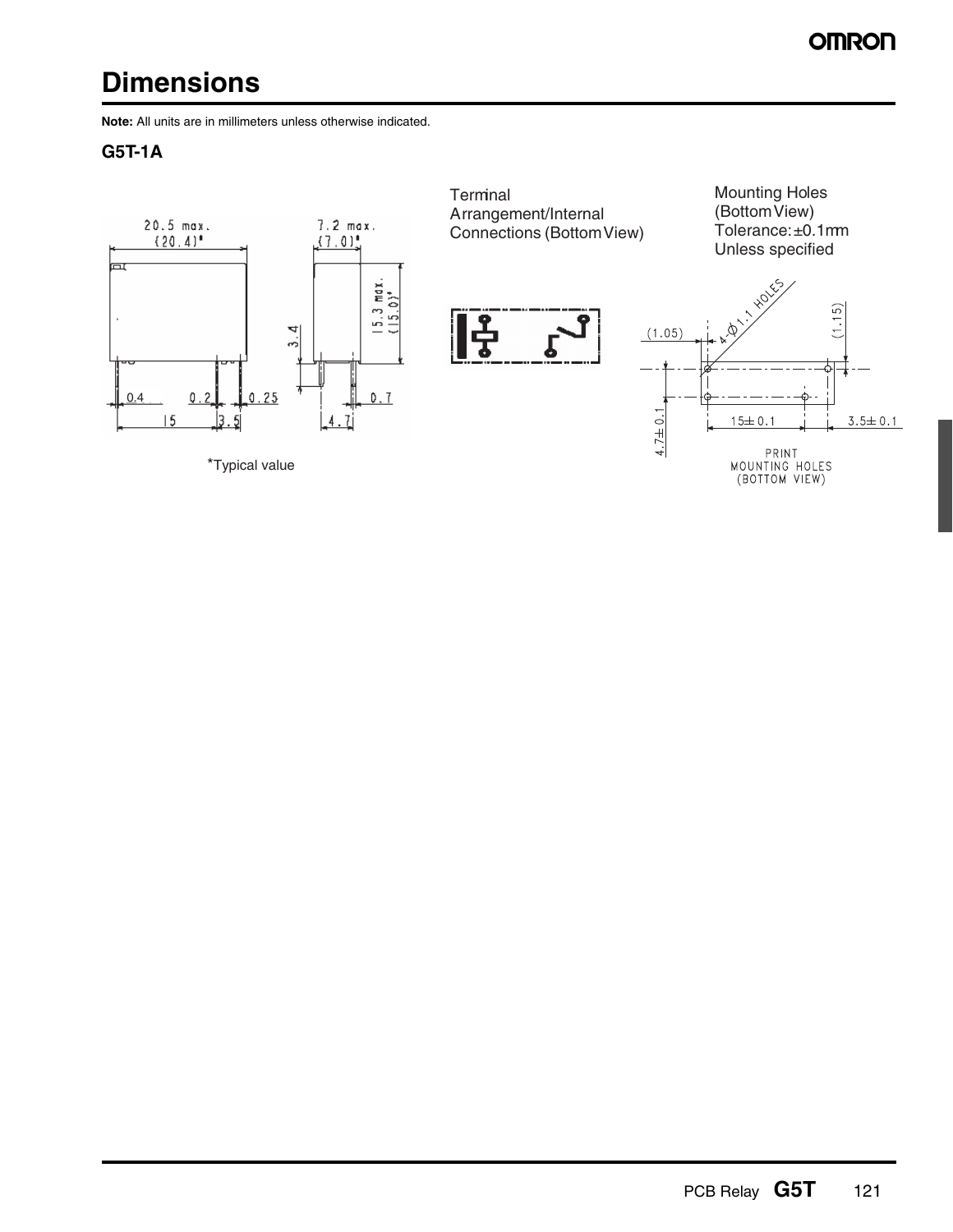### **OMRON**

**MEMO**

|                                                                | ------------------------------------                                                                           |                                                   |                                                            |  |  |                                          |  |  |                            |  |  |  |  |                                                                                                    |
|----------------------------------------------------------------|----------------------------------------------------------------------------------------------------------------|---------------------------------------------------|------------------------------------------------------------|--|--|------------------------------------------|--|--|----------------------------|--|--|--|--|----------------------------------------------------------------------------------------------------|
|                                                                |                                                                                                                |                                                   |                                                            |  |  |                                          |  |  |                            |  |  |  |  |                                                                                                    |
|                                                                |                                                                                                                |                                                   |                                                            |  |  |                                          |  |  |                            |  |  |  |  | $\overline{\phantom{a}}$                                                                           |
|                                                                |                                                                                                                |                                                   | .                                                          |  |  |                                          |  |  |                            |  |  |  |  | $\sim$                                                                                             |
|                                                                |                                                                                                                |                                                   |                                                            |  |  |                                          |  |  |                            |  |  |  |  |                                                                                                    |
|                                                                |                                                                                                                |                                                   |                                                            |  |  |                                          |  |  |                            |  |  |  |  | Ξī                                                                                                 |
|                                                                |                                                                                                                |                                                   |                                                            |  |  |                                          |  |  |                            |  |  |  |  |                                                                                                    |
| トコーヒヤオ                                                         |                                                                                                                |                                                   |                                                            |  |  |                                          |  |  |                            |  |  |  |  | キ ゴーヒ セ オ ーヒ ヒ キ ゴーヒ セ オ ーヒ ヒ キ ゴーヒ キ オ ービ ト オ                                                     |
|                                                                |                                                                                                                |                                                   |                                                            |  |  |                                          |  |  |                            |  |  |  |  |                                                                                                    |
|                                                                | キュコートキョート キュートキョート キュートオコート キュートキョ                                                                             |                                                   |                                                            |  |  |                                          |  |  |                            |  |  |  |  | - 4                                                                                                |
|                                                                |                                                                                                                |                                                   |                                                            |  |  | .                                        |  |  |                            |  |  |  |  | $\mathbf{1}$                                                                                       |
|                                                                |                                                                                                                |                                                   |                                                            |  |  |                                          |  |  |                            |  |  |  |  |                                                                                                    |
|                                                                |                                                                                                                |                                                   |                                                            |  |  | .                                        |  |  |                            |  |  |  |  | and the state                                                                                      |
|                                                                |                                                                                                                |                                                   |                                                            |  |  |                                          |  |  |                            |  |  |  |  |                                                                                                    |
|                                                                |                                                                                                                |                                                   |                                                            |  |  | 1 フレ た オ コ ニ に キ コ ニ に た オ コ ニ に キ コ ニ   |  |  |                            |  |  |  |  | F 1.                                                                                               |
|                                                                |                                                                                                                |                                                   |                                                            |  |  |                                          |  |  |                            |  |  |  |  |                                                                                                    |
|                                                                | ト ┥ ━ │━ ┾ ┽ ━│━ ┾ ┼ ┥ ━ │━ ┾ ┽ ━│━ ┾ ┼ ┥ ━│━ ┾ ┽ ━│━ ┾ ┼ ┥ ━│━ ┾ ┤ ━│━ ┾ ┽ ━│━ ┝ ┤                            |                                                   |                                                            |  |  |                                          |  |  |                            |  |  |  |  |                                                                                                    |
|                                                                |                                                                                                                |                                                   |                                                            |  |  |                                          |  |  |                            |  |  |  |  |                                                                                                    |
|                                                                |                                                                                                                |                                                   |                                                            |  |  |                                          |  |  |                            |  |  |  |  |                                                                                                    |
|                                                                |                                                                                                                |                                                   |                                                            |  |  |                                          |  |  |                            |  |  |  |  |                                                                                                    |
|                                                                |                                                                                                                |                                                   |                                                            |  |  |                                          |  |  |                            |  |  |  |  |                                                                                                    |
|                                                                |                                                                                                                |                                                   |                                                            |  |  | <u> E FIFIEI E FIFIEI E FIFIEI E </u>    |  |  |                            |  |  |  |  | - 1                                                                                                |
|                                                                |                                                                                                                |                                                   |                                                            |  |  |                                          |  |  |                            |  |  |  |  |                                                                                                    |
|                                                                |                                                                                                                | ㅋㅋ 누 キ ㅋ ㅋ ㅡ ㅜ ㅜ ㅋ ㅡ ㅜ ㅜ ㅋ ㅡ ㅡ ㅜ ㅜ ㅡ ㅡ ㅜ ㅜ ㅋ ㅡ !ㅡ |                                                            |  |  |                                          |  |  |                            |  |  |  |  | $    -$                                                                                            |
|                                                                |                                                                                                                |                                                   |                                                            |  |  | .                                        |  |  |                            |  |  |  |  |                                                                                                    |
|                                                                |                                                                                                                |                                                   |                                                            |  |  |                                          |  |  |                            |  |  |  |  |                                                                                                    |
|                                                                |                                                                                                                |                                                   |                                                            |  |  |                                          |  |  |                            |  |  |  |  | $\mathcal{A}$                                                                                      |
|                                                                |                                                                                                                |                                                   |                                                            |  |  |                                          |  |  |                            |  |  |  |  |                                                                                                    |
|                                                                |                                                                                                                |                                                   |                                                            |  |  |                                          |  |  |                            |  |  |  |  | and the state                                                                                      |
| ヒコニヒ                                                           |                                                                                                                |                                                   | 卞                                                          |  |  | オーヒヤオーヒヒオ オーヒセオーヒヒキ オーヒ                  |  |  |                            |  |  |  |  | - 1                                                                                                |
|                                                                |                                                                                                                |                                                   |                                                            |  |  |                                          |  |  |                            |  |  |  |  |                                                                                                    |
| $\vdash \rightrightarrows \rightrightarrows \rightrightarrows$ |                                                                                                                |                                                   |                                                            |  |  |                                          |  |  |                            |  |  |  |  | $-1$                                                                                               |
|                                                                |                                                                                                                |                                                   |                                                            |  |  |                                          |  |  |                            |  |  |  |  |                                                                                                    |
|                                                                |                                                                                                                |                                                   |                                                            |  |  |                                          |  |  |                            |  |  |  |  |                                                                                                    |
|                                                                |                                                                                                                |                                                   |                                                            |  |  |                                          |  |  |                            |  |  |  |  |                                                                                                    |
|                                                                |                                                                                                                |                                                   |                                                            |  |  | .                                        |  |  |                            |  |  |  |  | and the contract of the                                                                            |
|                                                                |                                                                                                                |                                                   |                                                            |  |  | 1 ファ ト ゴ ファ ト エ コ ファ ト ゴ フ ニ ト ナ コ フ ニ ト |  |  |                            |  |  |  |  | E T                                                                                                |
|                                                                |                                                                                                                |                                                   |                                                            |  |  |                                          |  |  |                            |  |  |  |  |                                                                                                    |
|                                                                | ト ┥ ―│― ┾ ┽ ―│― ├- ┼ ┥ ―│― ┼ ┽ ―│― ├- ┼ ┥ ―│― ┼ ┽ ―│― ├- ┼ ┥ ―│― ┼ ┽ ―│― ├- ┤                                  |                                                   |                                                            |  |  |                                          |  |  |                            |  |  |  |  |                                                                                                    |
|                                                                |                                                                                                                |                                                   |                                                            |  |  |                                          |  |  |                            |  |  |  |  |                                                                                                    |
|                                                                |                                                                                                                |                                                   |                                                            |  |  |                                          |  |  |                            |  |  |  |  |                                                                                                    |
|                                                                |                                                                                                                |                                                   |                                                            |  |  |                                          |  |  |                            |  |  |  |  |                                                                                                    |
|                                                                |                                                                                                                |                                                   |                                                            |  |  |                                          |  |  |                            |  |  |  |  |                                                                                                    |
|                                                                |                                                                                                                |                                                   |                                                            |  |  |                                          |  |  |                            |  |  |  |  |                                                                                                    |
|                                                                |                                                                                                                |                                                   |                                                            |  |  |                                          |  |  |                            |  |  |  |  |                                                                                                    |
|                                                                |                                                                                                                |                                                   |                                                            |  |  | .                                        |  |  |                            |  |  |  |  | T T                                                                                                |
|                                                                |                                                                                                                |                                                   | + - - - + + - - + + - - - + + - - + + - +                  |  |  |                                          |  |  |                            |  |  |  |  | コートュ                                                                                               |
|                                                                |                                                                                                                |                                                   |                                                            |  |  |                                          |  |  |                            |  |  |  |  |                                                                                                    |
|                                                                |                                                                                                                |                                                   | لدانا بالمالد بلا بدانيا بالمالد بلا بيانيا بيانيا بالداري |  |  |                                          |  |  |                            |  |  |  |  | $-1$ $-1$                                                                                          |
|                                                                |                                                                                                                |                                                   |                                                            |  |  |                                          |  |  |                            |  |  |  |  |                                                                                                    |
|                                                                |                                                                                                                |                                                   |                                                            |  |  |                                          |  |  |                            |  |  |  |  | $\mathbf{1}$                                                                                       |
|                                                                |                                                                                                                |                                                   |                                                            |  |  |                                          |  |  |                            |  |  |  |  |                                                                                                    |
|                                                                |                                                                                                                |                                                   |                                                            |  |  |                                          |  |  |                            |  |  |  |  |                                                                                                    |
|                                                                |                                                                                                                |                                                   | T.                                                         |  |  | コーヒキ ナーヒト キヨーヒキ オーヒヒキヨーヒ                 |  |  |                            |  |  |  |  | - 1                                                                                                |
|                                                                |                                                                                                                |                                                   |                                                            |  |  |                                          |  |  |                            |  |  |  |  |                                                                                                    |
|                                                                | ┣-┥╼╟╸╄╌╃╼╿╾┝╸╋╶┩╼╟╾╊╌╃╼╢╾┝╴╇╶┩╼╟╾╊╌╃╼╢╾┝╴╋╶╢╼┞╾╄╌┩╼╿╾┝╸┩                                                      |                                                   |                                                            |  |  |                                          |  |  |                            |  |  |  |  |                                                                                                    |
|                                                                |                                                                                                                |                                                   |                                                            |  |  |                                          |  |  |                            |  |  |  |  |                                                                                                    |
|                                                                | U dia Citat de Citat de Liberal de Citat de Liberal de Citat de Citat de Citat de Citat de Citat de Citat de C |                                                   |                                                            |  |  |                                          |  |  |                            |  |  |  |  |                                                                                                    |
|                                                                |                                                                                                                |                                                   |                                                            |  |  |                                          |  |  |                            |  |  |  |  | $\mathbb{R}$                                                                                       |
|                                                                |                                                                                                                |                                                   |                                                            |  |  |                                          |  |  |                            |  |  |  |  |                                                                                                    |
|                                                                |                                                                                                                |                                                   |                                                            |  |  |                                          |  |  |                            |  |  |  |  | $\Box$                                                                                             |
|                                                                |                                                                                                                |                                                   |                                                            |  |  |                                          |  |  |                            |  |  |  |  |                                                                                                    |
|                                                                |                                                                                                                |                                                   | $\pm$                                                      |  |  |                                          |  |  |                            |  |  |  |  | - -                                                                                                |
|                                                                |                                                                                                                |                                                   |                                                            |  |  |                                          |  |  |                            |  |  |  |  |                                                                                                    |
|                                                                |                                                                                                                |                                                   |                                                            |  |  |                                          |  |  |                            |  |  |  |  |                                                                                                    |
|                                                                |                                                                                                                |                                                   |                                                            |  |  |                                          |  |  |                            |  |  |  |  |                                                                                                    |
|                                                                |                                                                                                                |                                                   |                                                            |  |  |                                          |  |  |                            |  |  |  |  |                                                                                                    |
|                                                                |                                                                                                                |                                                   |                                                            |  |  | ורה דחרה החרה החרה                       |  |  |                            |  |  |  |  | T T                                                                                                |
|                                                                |                                                                                                                |                                                   |                                                            |  |  |                                          |  |  |                            |  |  |  |  |                                                                                                    |
| $H \rightarrow -1$                                             |                                                                                                                |                                                   |                                                            |  |  | コートキョーートォ                                |  |  |                            |  |  |  |  | - 1                                                                                                |
|                                                                |                                                                                                                |                                                   |                                                            |  |  |                                          |  |  |                            |  |  |  |  |                                                                                                    |
|                                                                |                                                                                                                |                                                   |                                                            |  |  |                                          |  |  |                            |  |  |  |  |                                                                                                    |
|                                                                |                                                                                                                |                                                   |                                                            |  |  |                                          |  |  |                            |  |  |  |  | .                                                                                                  |
|                                                                |                                                                                                                |                                                   |                                                            |  |  |                                          |  |  |                            |  |  |  |  |                                                                                                    |
| .                                                              |                                                                                                                |                                                   |                                                            |  |  | .                                        |  |  |                            |  |  |  |  |                                                                                                    |
|                                                                |                                                                                                                |                                                   |                                                            |  |  |                                          |  |  |                            |  |  |  |  |                                                                                                    |
|                                                                |                                                                                                                |                                                   |                                                            |  |  | カオコニヒキコニヒ わ                              |  |  | and the state of the state |  |  |  |  | - 1                                                                                                |
|                                                                |                                                                                                                |                                                   |                                                            |  |  |                                          |  |  |                            |  |  |  |  |                                                                                                    |
| $\vdash \dashv - \vdash$                                       |                                                                                                                |                                                   |                                                            |  |  |                                          |  |  |                            |  |  |  |  |                                                                                                    |
|                                                                |                                                                                                                |                                                   |                                                            |  |  |                                          |  |  |                            |  |  |  |  |                                                                                                    |
|                                                                |                                                                                                                |                                                   |                                                            |  |  |                                          |  |  |                            |  |  |  |  |                                                                                                    |
|                                                                |                                                                                                                |                                                   |                                                            |  |  |                                          |  |  |                            |  |  |  |  |                                                                                                    |
|                                                                |                                                                                                                |                                                   |                                                            |  |  |                                          |  |  |                            |  |  |  |  |                                                                                                    |
|                                                                | كالمسابط كالمساكر كالربا                                                                                       |                                                   |                                                            |  |  |                                          |  |  |                            |  |  |  |  | 77.<br>الرابط بندانية للمراكب المرابط بنا بندانية للمراكب لتربط بنا بندانية للرابط بندانية المرابط |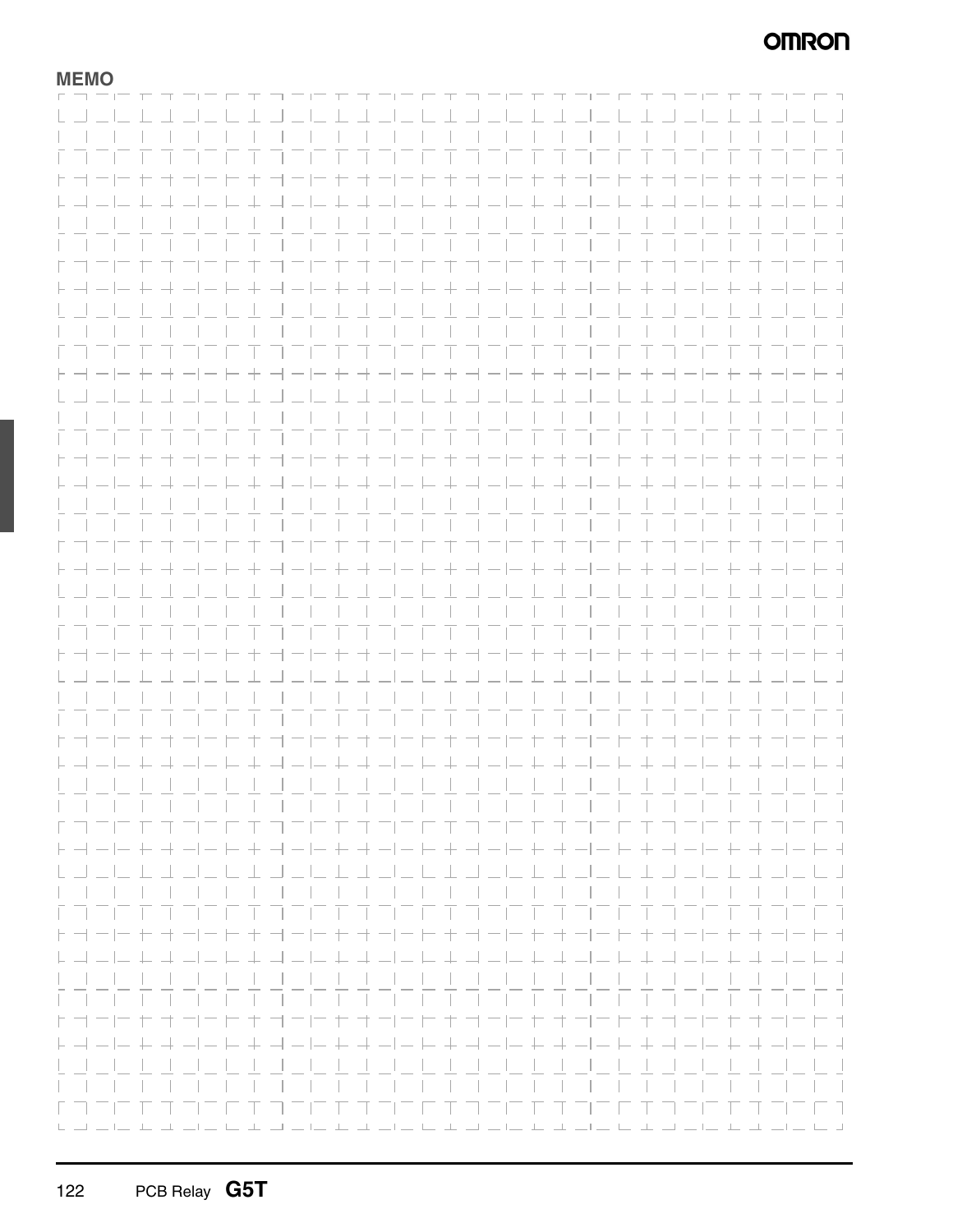### **Omron Electronic Components, LLC**

#### **Terms and Conditions of Sales**

|    | <b>I. GENERAL</b>                                                                         |
|----|-------------------------------------------------------------------------------------------|
|    | Definitions: The words used herein are defined as follows.                                |
|    | These terms and conditions<br>Terms:<br>a)                                                |
|    | Omron Electronic Components LLC and its subsidiaries<br>Seller:<br>(b                     |
|    | The buyer of Products, including any end user in section III through VI<br>(c) Buyer:     |
|    | Products and/or services of Seller<br>(d) Products:                                       |
|    | (e) Including: Including without limitation                                               |
| 2. | Offer: Acceptance: These Terms are deemed part of all quotations, acknowledgments,        |
|    | invoices, purchase orders and other documents, whether electronic or in writing, relating |
|    | to the sale of Products by Seller. Seller hereby objects to any Terms proposed in Buyer's |
|    | purchase order or other documents which are inconsistent with, or in addition to, these   |
|    | Terms.                                                                                    |

3. Distributor: Any distributor shall inform its customer of the contents after and including section III of these Terms.

#### **SALES**

- Prices: Payment: All prices stated are current, subject to change without notice by Seller. Buyer agrees to pay the price in effect at the time the purchase order is accepted by Seller. Payments for Products received are due net 30 days unless otherwise stated in the invoice. Buyer shall have no right to set off any amounts against the amount owing in respect of this invoice.
- Discounts: Cash discounts, if any, will apply only on the net amount of invoices sent to Buyer after deducting transportation charges, taxes and duties, and will be allowed only if (a) the invoice is paid according to Seller's payment terms and (b) Buyer has no past due amounts owing to Seller.
- 3. Interest: Seller, at its option, may charge Buyer 1.5% interest per month or the maximum legal rate, whichever is less, on any balance not paid within the stated terms.
- 4. Orders: Seller will accept no order less than 200 U.S. dollars net billing.<br>5. Currencies: If the prices quoted herein are in a currency other than U.S. Currencies: If the prices quoted herein are in a currency other than U.S. dollars, Buyer shall make remittance to Seller at the then current exchange rate most favorable to Seller; provided that if remittance is not made when due, Buyer will convert the amount to U.S. dollars at the then current exchange rate most favorable to Seller available during the period between the due date and the date remittance is actually made.
- 6. Governmental Approvals: Buyer shall be responsible for all costs involved in obtaining any government approvals regarding the importation or sale of the Products.
- 7. Taxes: All taxes, duties and other governmental charges (other than general real property and income taxes), including any interest or penalties thereon, imposed directly or indirectly on Seller or required to be collected directly or indirectly by Seller for the manufacture, production, sale, delivery, importation, consumption or use of the Products sold hereunder (including customs duties and sales, excise, use, turnover and license taxes) shall be charged to and remitted by Buyer to Seller.
- 8. Financial: If the financial position of Buyer at any time becomes unsatisfactory to Seller, Seller reserves the right to stop shipments or require satisfactory security or payment in advance. If Buyer fails to make payment or otherwise comply with these Terms or any related agreement, Seller may (without liability and in addition to other remedies) cancel any unshipped portion of Products sold hereunder and stop any Products in transit until Buyer pays all amounts, including amounts payable hereunder, whether or not then due, which are owing to it by Buyer. Buyer shall in any event remain liable for all unpaid accounts.
- 9. Cancellation; Etc: Orders are not subject to rescheduling or cancellation unless Buyer indemnifies Seller fully against all costs or expenses arising in connection therewith.
- 10. Force Majeure: Seller shall not be liable for any delay or failure in delivery resulting from causes beyond its control, including earthquakes, fires, floods, strikes or other labor disputes, shortage of labor or materials, accidents to machinery, acts of sabotage, riots, delay in or lack of transportation or the requirements of any government authority.
- 11. Shipping; Delivery: Unless otherwise expressly agreed in writing by Seller:
	- (a) All sales and shipments of Products shall be FOB shipping point (unless otherwise stated in writing by Seller), at which point title to and all risk of loss of the Products shall pass from Seller to Buyer, provided that Seller shall retain a security interest in the Products until the full purchase price is paid by Buyer;
	- Delivery and shipping dates are estimates only; and
	- Seller will package Products as it deems proper for protection against normal handling and extra charges apply to special conditions.
- 12. Claims: Any claim by Buyer against Seller for shortage or damage to the Products occurring before delivery to the carrier or any claim related to pricing or other charges must be presented in detail in writing to Seller within 30 days of receipt of shipment.

#### **III. PRECAUTIONS**

- Suitability: IT IS THE BUYER'S SOLE RESPOINSIBILITY TO ENSURE THAT ANY OMRON PRODUCT IS FIT AND SUFFICIENT FOR USE IN A MOTORIZED VEHICLE APPLICATION. BUYER SHALL BE SOLELY RESPONSIBLE FOR DETERMINING APPROPRIATENESS OF THE PARTICULAR PRODUCT WITH RESPECT TO THE BUYER'S APPLICATION INCLUDING (A) ELECTRICAL OR ELECTRONIC COMPONENTS, (B) CIRCUITS, (C) SYSTEM ASSEMBLIES, (D) END PRODUCT, (E) SYSTEM, (F) MATERIALS OR SUBSTANCES OR (G) OPERATING ENVIRONMENT. Buyer acknowledges that it alone has determined that the Products will meet their requirements of the intended use in all cases. Buyer must know and observe all prohibitions of use applicable to the Product/s.
- 2. Use with Attention: The followings are some examples of applications for which particular attention must be given. This is not intended to be an exhaustive list of all possible use of any Product, nor to imply that any use listed may be suitable for any Product:
	- (a) Outdoor use, use involving potential chemical contamination or electrical interference.
- (b) Use in consumer Products or any use in significant quantities.
- (c) Energy control systems, combustion systems, railroad systems, aviation systems, medical equipment, amusement machines, vehicles, safety equipment, and installations subject to separate industry or government regulations. (d) Systems, machines, and equipment that could present a risk to life or property.
- 3. Prohibited Use: NEVER USE THE PRODUCT FOR AN APPLICATION INVOLVING SERIOUS RISK TO LIFE OR PROPERTY WITHOUT ENSURING THAT THE SYSTEM AS A WHOLE HAS BEEN DESIGNED TO ADDRESS THE RISKS, AND THAT THE PRODUCT IS PROPERLY RATED AND INSTALLED FOR THE INTENDED USE WITHIN THE OVERALL EQUIPMENT OR SYSTEM.
- 4. Motorized Vehicle Application: USE OF ANY PRODUCT/S FOR A MOTORIZED VEHICLE APPLICATION MUST BE EXPRESSLY STATED IN THE SPECIFICATION BY SELLER.
- 5. Programmable Products: Seller shall not be responsible for the Buyer's programming of a programmable Product.

#### **IV. WARRANTY AND LIMITATION**

- Warranty: Seller's exclusive warranty is that the Products will be free from defects in materials and workmanship for a period of twelve months from the date of sale by Seller (or such other period expressed in writing by Seller). SELLER MAKES NO WARRANTY OR REPRESENTATION, EXPRESS OR IMPLIED, ABOUT ALL OTHER WARRANTIES, NON-INFRINGEMENT, MERCHANTABILITY OR FITNESS FOR A PARTICULAR PURPOSE OF THE PRODUCTS.
- 2. Buyer Remedy: Seller's sole obligation hereunder shall be to replace (in the form originally shipped with Buyer responsible for labor charges for removal or replacement thereof) the non-complying Product or, at Seller's election, to repay or credit Buyer an amount equal to the purchase price of the Product; provided that there shall be no liability for Seller or its affiliates unless Seller's analysis confirms that the Products were correctly handled, stored, installed and maintained and not subject to contamination, abuse, misuse or inappropriate modification. Return of any Products by Buyer must be approved in writing by Seller before shipment.
- 3. Limitation on Liability: SELLER AND ITS AFFILIATES SHALL NOT BE LIABLE FOR SPECIAL, INDIRECT, INCIDENTAL OR CONSEQUENTIAL DAMAGES, LOSS OF PROFITS OR PRODUCTION OR COMMERCIAL LOSS IN ANY WAY CONNECTED WITH THE PRODUCTS, WHETHER SUCH CLAIM IS BASED IN CONTRACT, WARRANTY, NEGLIGENCE OR STRICT LIABILITY. FURTHER, IN NO EVENT SHALL LIABILITY OF SELLER OR ITS AFFILITATES EXCEED THE INDIVIDUAL PRICE OF THE PRODUCT ON WHICH LIABILITY IS ASSERTED.
- Indemnities: Buyer shall indemnify and hold harmless Seller, its affiliates and its employees from and against all liabilities, losses, claims, costs and expenses (including attorney's fees and expenses) related to any claim, investigation, litigation or proceeding (whether or not Seller is a party) which arises or is alleged to arise from Buyer's acts or omissions under these Terms or in any way with respect to the Products.

#### **V. INFORMATION; ETC.**

- 1. Intellectual Property: The intellectual property embodied in the Products is the exclusive property of Seller and its affiliates and Buyer shall not attempt to duplicate it in any way without the written permission of Seller. Buyer (at its own expense) shall indemnify and hold harmless Seller and defend or settle any action brought against Seller to the extent that it is based on a claim that any Product made to Buyer specifications infringed intellectual property rights of another party.
- Property: Confidentiality: Notwithstanding any charges to Buyer for engineering or tooling, all engineering and tooling shall remain the exclusive property of Seller. All information and materials supplied by Seller to Buyer relating to the Products are confidential and proprietary, and Buyer shall limit distribution thereof to its trusted employees and strictly prevent disclosure to any third party.
- 3. Performance Data: Performance data is provided as a guide in determining suitability and does not constitute a warranty. It may represent the result of Seller's test conditions, and the users must correlate it to actual application requirements.
- Change In Specifications: Product specifications and descriptions may be changed at any time based on improvements or other reasons. It is Seller's practice to change part numbers when published ratings or features are changed, or when significant engineering changes are made. However, some specifications of the Product may be changed without any notice.
- 5. Errors And Omissions: The information on Seller's website or in other documentation has been carefully checked and is believed to be accurate; however, no responsibility is assumed for clerical, typographical or proofreading errors or omissions.
- 6. Export Controls: Buyer shall comply with all applicable laws, regulations and licenses regarding (a) export of the Products or information provided by Seller; (b) sale of Products to forbidden or other proscribed persons or organizations; (c) disclosure to noncitizens of regulated technology or information.

#### **VI. MISCELLANEOUS**

- Waiver: No failure or delay by Seller in exercising any right and no course of dealing between Buyer and Seller shall operate as a waiver of rights by Seller.
- 2. Assignment: Buyer may not assign its rights hereunder without Seller's written consent. 3. Law: These Terms are governed by Illinois law (without regard to conflict of laws).
- Federal and state courts in Cook County, Illinois have exclusive jurisdiction for any dispute hereunder. 4. Amendment: These Terms constitute the entire agreement between Buyer and Seller
- relating to the Products, and no provision may be changed or waived unless in writing signed by the parties.
- 5. Severability: If any provision hereof is rendered ineffective or invalid, such provision shall not invalidate any other provision.